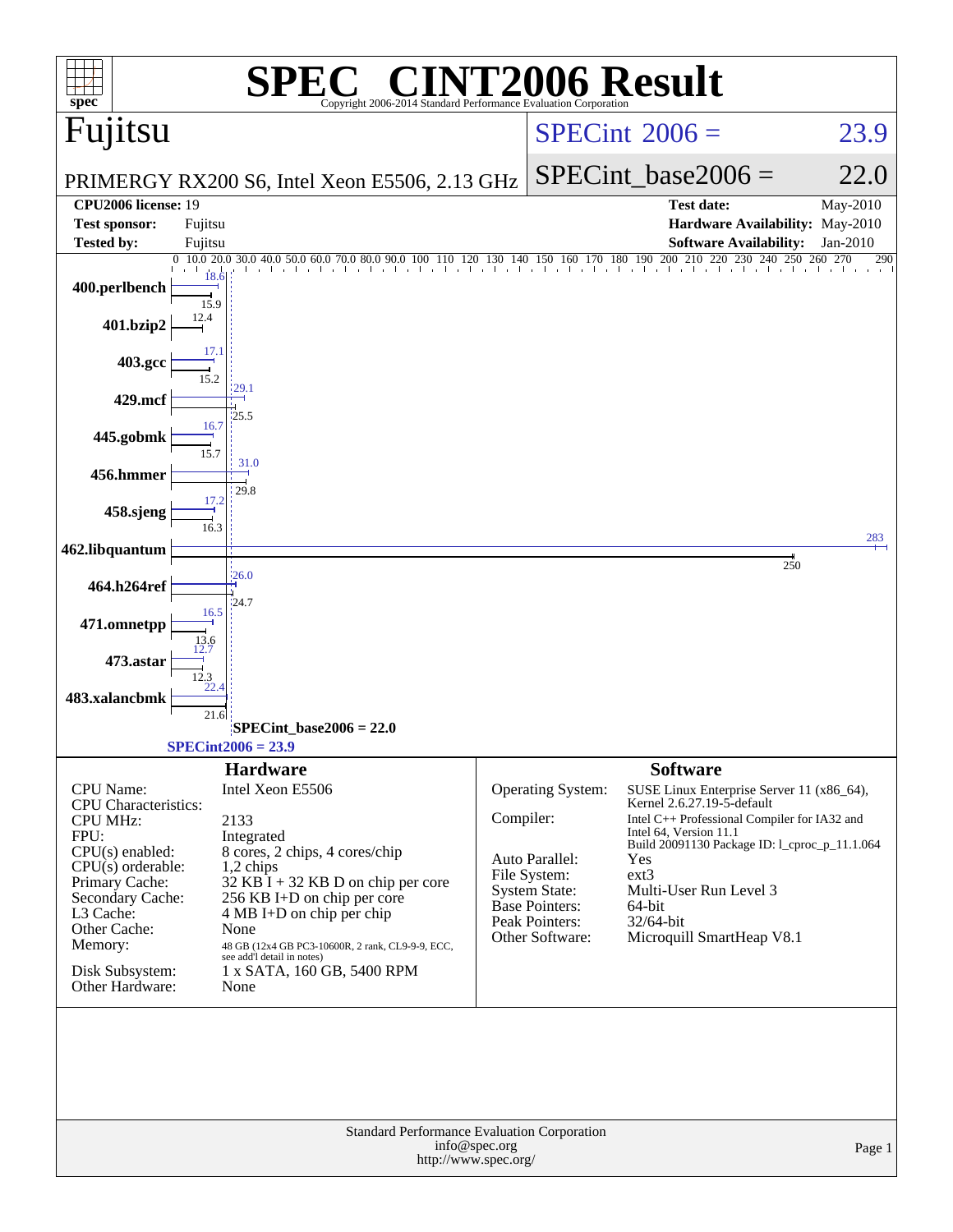

# **[SPEC CINT2006 Result](http://www.spec.org/auto/cpu2006/Docs/result-fields.html#SPECCINT2006Result)**

# Fujitsu

# $SPECint2006 = 23.9$  $SPECint2006 = 23.9$

PRIMERGY RX200 S6, Intel Xeon E5506, 2.13 GHz

SPECint base2006 =  $22.0$ 

**[CPU2006 license:](http://www.spec.org/auto/cpu2006/Docs/result-fields.html#CPU2006license)** 19 **[Test date:](http://www.spec.org/auto/cpu2006/Docs/result-fields.html#Testdate)** May-2010 **[Test sponsor:](http://www.spec.org/auto/cpu2006/Docs/result-fields.html#Testsponsor)** Fujitsu **[Hardware Availability:](http://www.spec.org/auto/cpu2006/Docs/result-fields.html#HardwareAvailability)** May-2010 **[Tested by:](http://www.spec.org/auto/cpu2006/Docs/result-fields.html#Testedby)** Fujitsu **[Software Availability:](http://www.spec.org/auto/cpu2006/Docs/result-fields.html#SoftwareAvailability)** Jan-2010

### **[Results Table](http://www.spec.org/auto/cpu2006/Docs/result-fields.html#ResultsTable)**

|                    |                |       |                | <b>Base</b> |                |              |                |              | <b>Peak</b>    |              |                |              |
|--------------------|----------------|-------|----------------|-------------|----------------|--------------|----------------|--------------|----------------|--------------|----------------|--------------|
| <b>Benchmark</b>   | <b>Seconds</b> | Ratio | <b>Seconds</b> | Ratio       | <b>Seconds</b> | <b>Ratio</b> | <b>Seconds</b> | <b>Ratio</b> | <b>Seconds</b> | <b>Ratio</b> | <b>Seconds</b> | <b>Ratio</b> |
| 400.perlbench      | 618            | 15.8  | 614            | 15.9        | 614            | 15.9         | 525            | 18.6         | 523            | 18.7         | 525            | 18.6         |
| 401.bzip2          | 780            | 12.4  | 781            | 12.4        | 780            | <u>12.4</u>  | 780            | 12.4         | 781            | 12.4         | 780            | 12.4         |
| $403.\mathrm{gcc}$ | 530            | 15.2  | 531            | 15.2        | 530            | 15.2         | 474            | 17.0         | 471            | 17.1         | 472            | <u>17.1</u>  |
| $429$ .mcf         | 356            | 25.6  | 357            | 25.5        | 359            | 25.4         | 314            | 29.1         | 312            | 29.2         | 314            | 29.1         |
| 445.gobmk          | 666            | 15.7  | 669            | 15.7        | 670            | 15.7         | 627            | 16.7         | 626            | 16.7         | 627            | 16.7         |
| 456.hmmer          | 311            | 30.0  | 313            | 29.8        | 313            | 29.8         | 301            | 31.0         | 301            | 31.0         | 301            | 31.0         |
| $458$ .sjeng       | 739            | 16.4  | 740            | 16.3        | 740            | 16.3         | 702            | 17.2         | 703            | 17.2         | 714            | 16.9         |
| 462.libquantum     | 82.8           | 250   | 83.0           | 250         | 83.0           | 250          | 73.3           | 283          | 72.0           | 288          | 73.2           | 283          |
| 464.h264ref        | 906            | 24.4  | 898            | 24.7        | 898            | 24.7         | 860            | 25.7         | 850            | 26.0         | 850            | 26.0         |
| 471.omnetpp        | 460            | 13.6  | 459            | 13.6        | 459            | 13.6         | 381            | 16.4         | 379            | 16.5         | 378            | 16.5         |
| $ 473$ . astar     | 568            | 12.4  | 569            | 12.3        | 569            | 12.3         | 551            | 12.7         | 551            | 12.7         | 552            | 12.7         |
| 483.xalancbmk      | 320            | 21.6  | 319            | 21.6        | 321            | 21.5         | 308            | 22.4         | 308            | 22.4         | 311            | 22.2         |

Results appear in the [order in which they were run.](http://www.spec.org/auto/cpu2006/Docs/result-fields.html#RunOrder) Bold underlined text [indicates a median measurement.](http://www.spec.org/auto/cpu2006/Docs/result-fields.html#Median)

### **[Operating System Notes](http://www.spec.org/auto/cpu2006/Docs/result-fields.html#OperatingSystemNotes)**

'ulimit -s unlimited' was used to set the stacksize to unlimited prior to run

### **[Platform Notes](http://www.spec.org/auto/cpu2006/Docs/result-fields.html#PlatformNotes)**

 The system automatically configures the memory to run at 800 MHz. BIOS configuration: Data Reuse Optimization = Disable

### **[General Notes](http://www.spec.org/auto/cpu2006/Docs/result-fields.html#GeneralNotes)**

 OMP\_NUM\_THREADS set to number of cores KMP\_AFFINITY set to granularity=fine,scatter For information about Fujitsu please visit: <http://www.fujitsu.com> Binaries were compiled on SLES 10 with Binutils 2.18.50.0.7.20080502

# **[Base Compiler Invocation](http://www.spec.org/auto/cpu2006/Docs/result-fields.html#BaseCompilerInvocation)**

[C benchmarks](http://www.spec.org/auto/cpu2006/Docs/result-fields.html#Cbenchmarks):  $\text{icc}$   $-\text{m64}$ 

[C++ benchmarks:](http://www.spec.org/auto/cpu2006/Docs/result-fields.html#CXXbenchmarks) [icpc -m64](http://www.spec.org/cpu2006/results/res2010q3/cpu2006-20100706-12231.flags.html#user_CXXbase_intel_icpc_64bit_fc66a5337ce925472a5c54ad6a0de310)

> Standard Performance Evaluation Corporation [info@spec.org](mailto:info@spec.org) <http://www.spec.org/>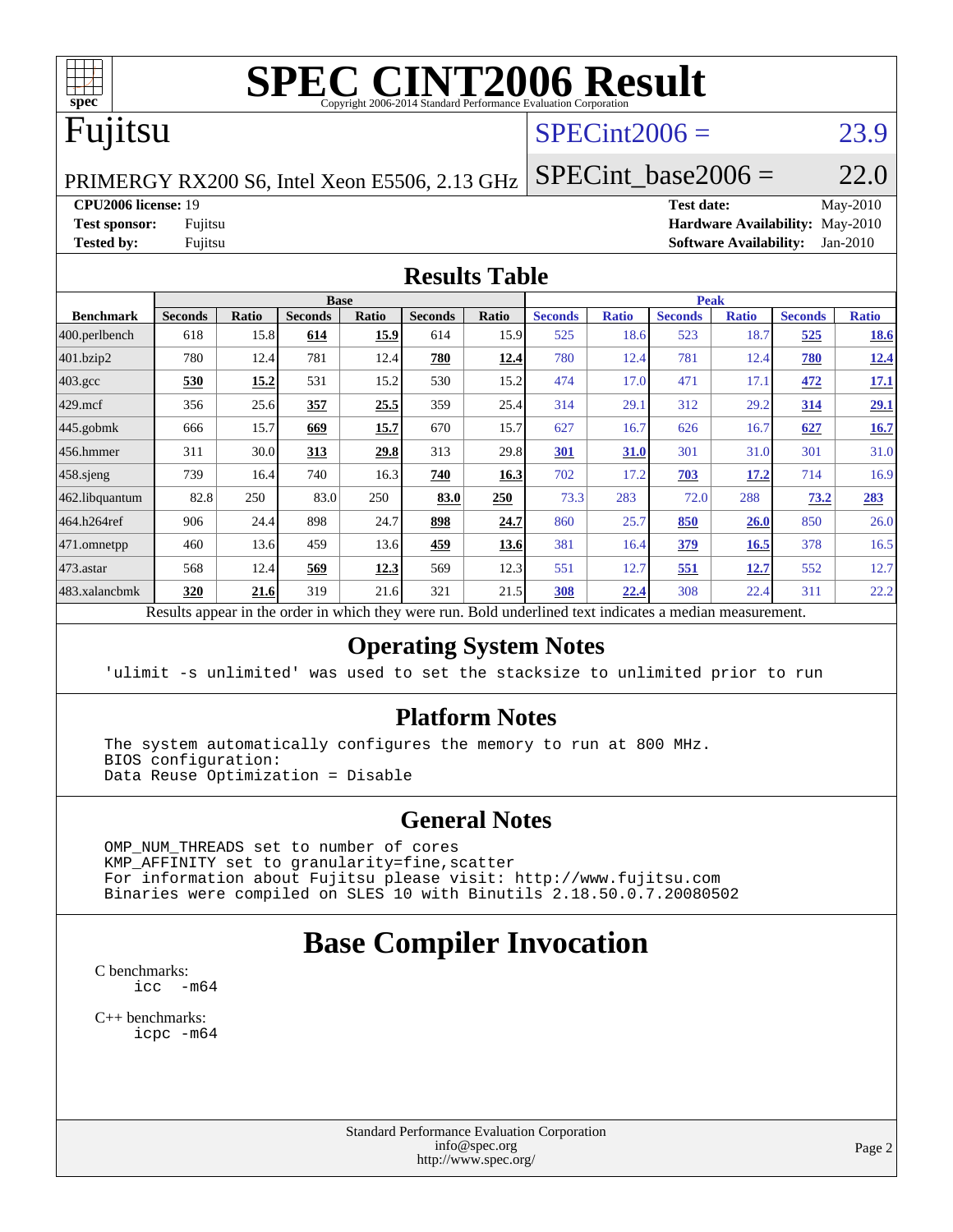

# **[SPEC CINT2006 Result](http://www.spec.org/auto/cpu2006/Docs/result-fields.html#SPECCINT2006Result)**

# Fujitsu

 $SPECint2006 = 23.9$  $SPECint2006 = 23.9$ 

PRIMERGY RX200 S6, Intel Xeon E5506, 2.13 GHz SPECint base2006 =  $22.0$ 

**[CPU2006 license:](http://www.spec.org/auto/cpu2006/Docs/result-fields.html#CPU2006license)** 19 **[Test date:](http://www.spec.org/auto/cpu2006/Docs/result-fields.html#Testdate)** May-2010 **[Test sponsor:](http://www.spec.org/auto/cpu2006/Docs/result-fields.html#Testsponsor)** Fujitsu **[Hardware Availability:](http://www.spec.org/auto/cpu2006/Docs/result-fields.html#HardwareAvailability)** May-2010 **[Tested by:](http://www.spec.org/auto/cpu2006/Docs/result-fields.html#Testedby)** Fujitsu **[Software Availability:](http://www.spec.org/auto/cpu2006/Docs/result-fields.html#SoftwareAvailability)** Jan-2010

## **[Base Portability Flags](http://www.spec.org/auto/cpu2006/Docs/result-fields.html#BasePortabilityFlags)**

 400.perlbench: [-DSPEC\\_CPU\\_LP64](http://www.spec.org/cpu2006/results/res2010q3/cpu2006-20100706-12231.flags.html#b400.perlbench_basePORTABILITY_DSPEC_CPU_LP64) [-DSPEC\\_CPU\\_LINUX\\_X64](http://www.spec.org/cpu2006/results/res2010q3/cpu2006-20100706-12231.flags.html#b400.perlbench_baseCPORTABILITY_DSPEC_CPU_LINUX_X64) 401.bzip2: [-DSPEC\\_CPU\\_LP64](http://www.spec.org/cpu2006/results/res2010q3/cpu2006-20100706-12231.flags.html#suite_basePORTABILITY401_bzip2_DSPEC_CPU_LP64) 403.gcc: [-DSPEC\\_CPU\\_LP64](http://www.spec.org/cpu2006/results/res2010q3/cpu2006-20100706-12231.flags.html#suite_basePORTABILITY403_gcc_DSPEC_CPU_LP64) 429.mcf: [-DSPEC\\_CPU\\_LP64](http://www.spec.org/cpu2006/results/res2010q3/cpu2006-20100706-12231.flags.html#suite_basePORTABILITY429_mcf_DSPEC_CPU_LP64) 445.gobmk: [-DSPEC\\_CPU\\_LP64](http://www.spec.org/cpu2006/results/res2010q3/cpu2006-20100706-12231.flags.html#suite_basePORTABILITY445_gobmk_DSPEC_CPU_LP64) 456.hmmer: [-DSPEC\\_CPU\\_LP64](http://www.spec.org/cpu2006/results/res2010q3/cpu2006-20100706-12231.flags.html#suite_basePORTABILITY456_hmmer_DSPEC_CPU_LP64) 458.sjeng: [-DSPEC\\_CPU\\_LP64](http://www.spec.org/cpu2006/results/res2010q3/cpu2006-20100706-12231.flags.html#suite_basePORTABILITY458_sjeng_DSPEC_CPU_LP64) 462.libquantum: [-DSPEC\\_CPU\\_LP64](http://www.spec.org/cpu2006/results/res2010q3/cpu2006-20100706-12231.flags.html#suite_basePORTABILITY462_libquantum_DSPEC_CPU_LP64) [-DSPEC\\_CPU\\_LINUX](http://www.spec.org/cpu2006/results/res2010q3/cpu2006-20100706-12231.flags.html#b462.libquantum_baseCPORTABILITY_DSPEC_CPU_LINUX) 464.h264ref: [-DSPEC\\_CPU\\_LP64](http://www.spec.org/cpu2006/results/res2010q3/cpu2006-20100706-12231.flags.html#suite_basePORTABILITY464_h264ref_DSPEC_CPU_LP64) 471.omnetpp: [-DSPEC\\_CPU\\_LP64](http://www.spec.org/cpu2006/results/res2010q3/cpu2006-20100706-12231.flags.html#suite_basePORTABILITY471_omnetpp_DSPEC_CPU_LP64) 473.astar: [-DSPEC\\_CPU\\_LP64](http://www.spec.org/cpu2006/results/res2010q3/cpu2006-20100706-12231.flags.html#suite_basePORTABILITY473_astar_DSPEC_CPU_LP64) 483.xalancbmk: [-DSPEC\\_CPU\\_LP64](http://www.spec.org/cpu2006/results/res2010q3/cpu2006-20100706-12231.flags.html#suite_basePORTABILITY483_xalancbmk_DSPEC_CPU_LP64) [-DSPEC\\_CPU\\_LINUX](http://www.spec.org/cpu2006/results/res2010q3/cpu2006-20100706-12231.flags.html#b483.xalancbmk_baseCXXPORTABILITY_DSPEC_CPU_LINUX)

### **[Base Optimization Flags](http://www.spec.org/auto/cpu2006/Docs/result-fields.html#BaseOptimizationFlags)**

[C benchmarks](http://www.spec.org/auto/cpu2006/Docs/result-fields.html#Cbenchmarks):

[-xSSE4.2](http://www.spec.org/cpu2006/results/res2010q3/cpu2006-20100706-12231.flags.html#user_CCbase_f-xSSE42_f91528193cf0b216347adb8b939d4107) [-ipo](http://www.spec.org/cpu2006/results/res2010q3/cpu2006-20100706-12231.flags.html#user_CCbase_f-ipo) [-O3](http://www.spec.org/cpu2006/results/res2010q3/cpu2006-20100706-12231.flags.html#user_CCbase_f-O3) [-no-prec-div](http://www.spec.org/cpu2006/results/res2010q3/cpu2006-20100706-12231.flags.html#user_CCbase_f-no-prec-div) [-static](http://www.spec.org/cpu2006/results/res2010q3/cpu2006-20100706-12231.flags.html#user_CCbase_f-static) [-parallel](http://www.spec.org/cpu2006/results/res2010q3/cpu2006-20100706-12231.flags.html#user_CCbase_f-parallel) [-opt-prefetch](http://www.spec.org/cpu2006/results/res2010q3/cpu2006-20100706-12231.flags.html#user_CCbase_f-opt-prefetch)

[C++ benchmarks:](http://www.spec.org/auto/cpu2006/Docs/result-fields.html#CXXbenchmarks)

[-xSSE4.2](http://www.spec.org/cpu2006/results/res2010q3/cpu2006-20100706-12231.flags.html#user_CXXbase_f-xSSE42_f91528193cf0b216347adb8b939d4107) [-ipo](http://www.spec.org/cpu2006/results/res2010q3/cpu2006-20100706-12231.flags.html#user_CXXbase_f-ipo) [-O3](http://www.spec.org/cpu2006/results/res2010q3/cpu2006-20100706-12231.flags.html#user_CXXbase_f-O3) [-no-prec-div](http://www.spec.org/cpu2006/results/res2010q3/cpu2006-20100706-12231.flags.html#user_CXXbase_f-no-prec-div) [-opt-prefetch](http://www.spec.org/cpu2006/results/res2010q3/cpu2006-20100706-12231.flags.html#user_CXXbase_f-opt-prefetch) [-Wl,-z,muldefs](http://www.spec.org/cpu2006/results/res2010q3/cpu2006-20100706-12231.flags.html#user_CXXbase_link_force_multiple1_74079c344b956b9658436fd1b6dd3a8a) [-L/home/cmplr/usr3/alrahate/cpu2006.1.1.ic11.1/libic11.1-64bit -lsmartheap64](http://www.spec.org/cpu2006/results/res2010q3/cpu2006-20100706-12231.flags.html#user_CXXbase_SmartHeap64_e2306cda84805d1ab360117a79ff779c)

### **[Base Other Flags](http://www.spec.org/auto/cpu2006/Docs/result-fields.html#BaseOtherFlags)**

[C benchmarks](http://www.spec.org/auto/cpu2006/Docs/result-fields.html#Cbenchmarks):

403.gcc: [-Dalloca=\\_alloca](http://www.spec.org/cpu2006/results/res2010q3/cpu2006-20100706-12231.flags.html#b403.gcc_baseEXTRA_CFLAGS_Dalloca_be3056838c12de2578596ca5467af7f3)

# **[Peak Compiler Invocation](http://www.spec.org/auto/cpu2006/Docs/result-fields.html#PeakCompilerInvocation)**

[C benchmarks \(except as noted below\)](http://www.spec.org/auto/cpu2006/Docs/result-fields.html#Cbenchmarksexceptasnotedbelow):

icc  $-m64$ 

400.perlbench: [icc -m32](http://www.spec.org/cpu2006/results/res2010q3/cpu2006-20100706-12231.flags.html#user_peakCCLD400_perlbench_intel_icc_32bit_a6a621f8d50482236b970c6ac5f55f93)

429.mcf: [icc -m32](http://www.spec.org/cpu2006/results/res2010q3/cpu2006-20100706-12231.flags.html#user_peakCCLD429_mcf_intel_icc_32bit_a6a621f8d50482236b970c6ac5f55f93)

445.gobmk: [icc -m32](http://www.spec.org/cpu2006/results/res2010q3/cpu2006-20100706-12231.flags.html#user_peakCCLD445_gobmk_intel_icc_32bit_a6a621f8d50482236b970c6ac5f55f93)

464.h264ref: [icc -m32](http://www.spec.org/cpu2006/results/res2010q3/cpu2006-20100706-12231.flags.html#user_peakCCLD464_h264ref_intel_icc_32bit_a6a621f8d50482236b970c6ac5f55f93)

[C++ benchmarks \(except as noted below\):](http://www.spec.org/auto/cpu2006/Docs/result-fields.html#CXXbenchmarksexceptasnotedbelow) [icpc -m32](http://www.spec.org/cpu2006/results/res2010q3/cpu2006-20100706-12231.flags.html#user_CXXpeak_intel_icpc_32bit_4e5a5ef1a53fd332b3c49e69c3330699)

Continued on next page

Standard Performance Evaluation Corporation [info@spec.org](mailto:info@spec.org) <http://www.spec.org/>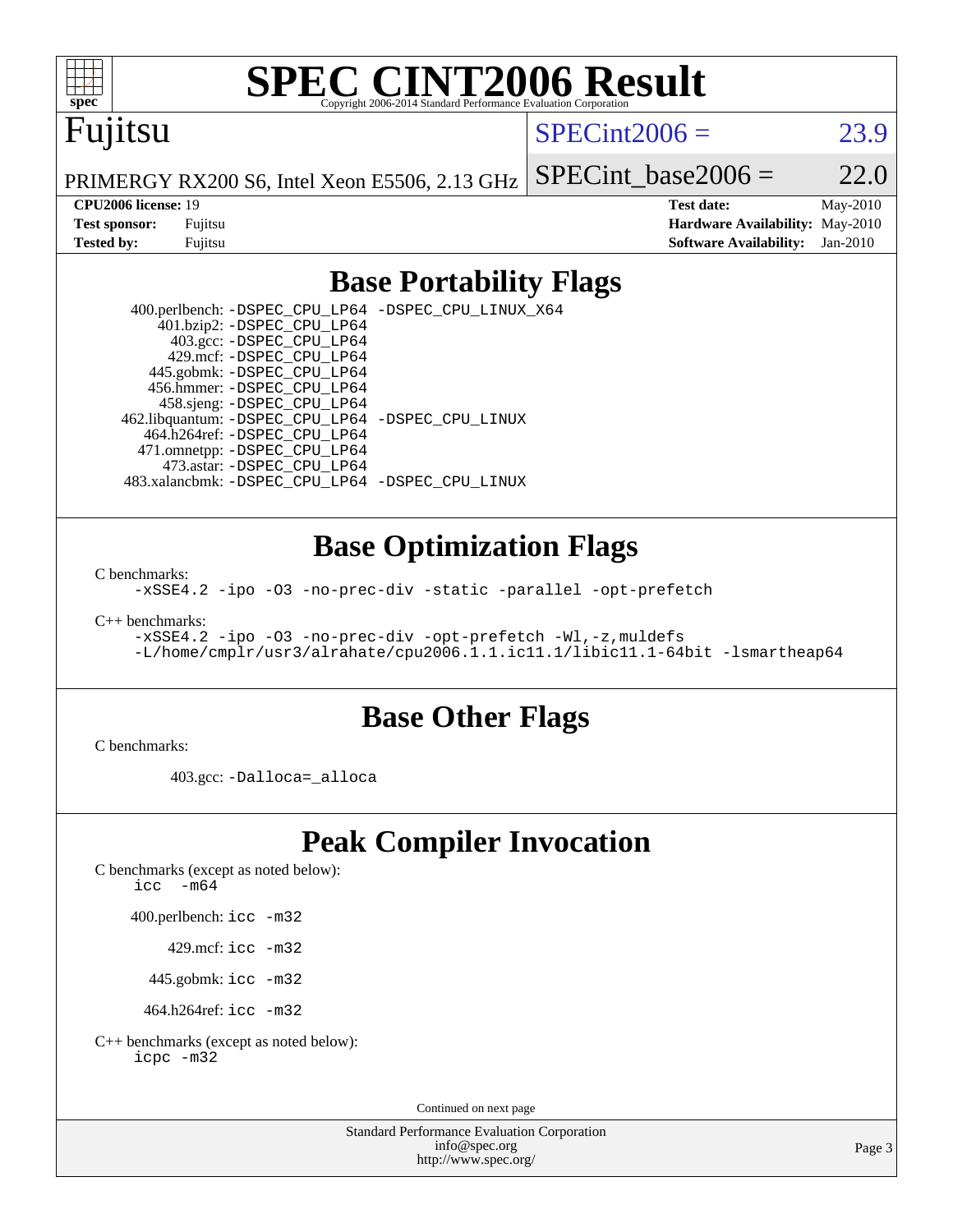

# **[SPEC CINT2006 Result](http://www.spec.org/auto/cpu2006/Docs/result-fields.html#SPECCINT2006Result)**

Fujitsu

 $SPECint2006 = 23.9$  $SPECint2006 = 23.9$ 

PRIMERGY RX200 S6, Intel Xeon E5506, 2.13 GHz SPECint base2006 =  $22.0$ 

**[CPU2006 license:](http://www.spec.org/auto/cpu2006/Docs/result-fields.html#CPU2006license)** 19 **[Test date:](http://www.spec.org/auto/cpu2006/Docs/result-fields.html#Testdate)** May-2010 **[Test sponsor:](http://www.spec.org/auto/cpu2006/Docs/result-fields.html#Testsponsor)** Fujitsu **[Hardware Availability:](http://www.spec.org/auto/cpu2006/Docs/result-fields.html#HardwareAvailability)** May-2010 **[Tested by:](http://www.spec.org/auto/cpu2006/Docs/result-fields.html#Testedby)** Fujitsu **[Software Availability:](http://www.spec.org/auto/cpu2006/Docs/result-fields.html#SoftwareAvailability)** Jan-2010

# **[Peak Compiler Invocation \(Continued\)](http://www.spec.org/auto/cpu2006/Docs/result-fields.html#PeakCompilerInvocation)**

473.astar: [icpc -m64](http://www.spec.org/cpu2006/results/res2010q3/cpu2006-20100706-12231.flags.html#user_peakCXXLD473_astar_intel_icpc_64bit_fc66a5337ce925472a5c54ad6a0de310)

# **[Peak Portability Flags](http://www.spec.org/auto/cpu2006/Docs/result-fields.html#PeakPortabilityFlags)**

400.perlbench: [-DSPEC\\_CPU\\_LINUX\\_IA32](http://www.spec.org/cpu2006/results/res2010q3/cpu2006-20100706-12231.flags.html#b400.perlbench_peakCPORTABILITY_DSPEC_CPU_LINUX_IA32)

 401.bzip2: [-DSPEC\\_CPU\\_LP64](http://www.spec.org/cpu2006/results/res2010q3/cpu2006-20100706-12231.flags.html#suite_peakPORTABILITY401_bzip2_DSPEC_CPU_LP64) 403.gcc: [-DSPEC\\_CPU\\_LP64](http://www.spec.org/cpu2006/results/res2010q3/cpu2006-20100706-12231.flags.html#suite_peakPORTABILITY403_gcc_DSPEC_CPU_LP64) 456.hmmer: [-DSPEC\\_CPU\\_LP64](http://www.spec.org/cpu2006/results/res2010q3/cpu2006-20100706-12231.flags.html#suite_peakPORTABILITY456_hmmer_DSPEC_CPU_LP64) 458.sjeng: [-DSPEC\\_CPU\\_LP64](http://www.spec.org/cpu2006/results/res2010q3/cpu2006-20100706-12231.flags.html#suite_peakPORTABILITY458_sjeng_DSPEC_CPU_LP64) 462.libquantum: [-DSPEC\\_CPU\\_LP64](http://www.spec.org/cpu2006/results/res2010q3/cpu2006-20100706-12231.flags.html#suite_peakPORTABILITY462_libquantum_DSPEC_CPU_LP64) [-DSPEC\\_CPU\\_LINUX](http://www.spec.org/cpu2006/results/res2010q3/cpu2006-20100706-12231.flags.html#b462.libquantum_peakCPORTABILITY_DSPEC_CPU_LINUX) 473.astar: [-DSPEC\\_CPU\\_LP64](http://www.spec.org/cpu2006/results/res2010q3/cpu2006-20100706-12231.flags.html#suite_peakPORTABILITY473_astar_DSPEC_CPU_LP64) 483.xalancbmk: [-DSPEC\\_CPU\\_LINUX](http://www.spec.org/cpu2006/results/res2010q3/cpu2006-20100706-12231.flags.html#b483.xalancbmk_peakCXXPORTABILITY_DSPEC_CPU_LINUX)

# **[Peak Optimization Flags](http://www.spec.org/auto/cpu2006/Docs/result-fields.html#PeakOptimizationFlags)**

[C benchmarks](http://www.spec.org/auto/cpu2006/Docs/result-fields.html#Cbenchmarks):

 400.perlbench: [-xSSE4.2](http://www.spec.org/cpu2006/results/res2010q3/cpu2006-20100706-12231.flags.html#user_peakPASS2_CFLAGSPASS2_LDCFLAGS400_perlbench_f-xSSE42_f91528193cf0b216347adb8b939d4107)(pass 2) [-prof-gen](http://www.spec.org/cpu2006/results/res2010q3/cpu2006-20100706-12231.flags.html#user_peakPASS1_CFLAGSPASS1_LDCFLAGS400_perlbench_prof_gen_e43856698f6ca7b7e442dfd80e94a8fc)(pass 1) [-ipo](http://www.spec.org/cpu2006/results/res2010q3/cpu2006-20100706-12231.flags.html#user_peakPASS2_CFLAGSPASS2_LDCFLAGS400_perlbench_f-ipo)(pass 2) [-O3](http://www.spec.org/cpu2006/results/res2010q3/cpu2006-20100706-12231.flags.html#user_peakPASS2_CFLAGSPASS2_LDCFLAGS400_perlbench_f-O3)(pass 2) [-no-prec-div](http://www.spec.org/cpu2006/results/res2010q3/cpu2006-20100706-12231.flags.html#user_peakPASS2_CFLAGSPASS2_LDCFLAGS400_perlbench_f-no-prec-div)(pass 2) [-static](http://www.spec.org/cpu2006/results/res2010q3/cpu2006-20100706-12231.flags.html#user_peakPASS2_CFLAGSPASS2_LDCFLAGS400_perlbench_f-static)(pass 2) [-prof-use](http://www.spec.org/cpu2006/results/res2010q3/cpu2006-20100706-12231.flags.html#user_peakPASS2_CFLAGSPASS2_LDCFLAGS400_perlbench_prof_use_bccf7792157ff70d64e32fe3e1250b55)(pass 2) [-ansi-alias](http://www.spec.org/cpu2006/results/res2010q3/cpu2006-20100706-12231.flags.html#user_peakCOPTIMIZE400_perlbench_f-ansi-alias) [-opt-prefetch](http://www.spec.org/cpu2006/results/res2010q3/cpu2006-20100706-12231.flags.html#user_peakCOPTIMIZE400_perlbench_f-opt-prefetch) 401.bzip2: basepeak = yes 403.gcc: [-xSSE4.2](http://www.spec.org/cpu2006/results/res2010q3/cpu2006-20100706-12231.flags.html#user_peakCOPTIMIZE403_gcc_f-xSSE42_f91528193cf0b216347adb8b939d4107) [-ipo](http://www.spec.org/cpu2006/results/res2010q3/cpu2006-20100706-12231.flags.html#user_peakCOPTIMIZE403_gcc_f-ipo) [-O3](http://www.spec.org/cpu2006/results/res2010q3/cpu2006-20100706-12231.flags.html#user_peakCOPTIMIZE403_gcc_f-O3) [-no-prec-div](http://www.spec.org/cpu2006/results/res2010q3/cpu2006-20100706-12231.flags.html#user_peakCOPTIMIZE403_gcc_f-no-prec-div) [-static](http://www.spec.org/cpu2006/results/res2010q3/cpu2006-20100706-12231.flags.html#user_peakCOPTIMIZE403_gcc_f-static) [-inline-calloc](http://www.spec.org/cpu2006/results/res2010q3/cpu2006-20100706-12231.flags.html#user_peakCOPTIMIZE403_gcc_f-inline-calloc) [-opt-malloc-options=3](http://www.spec.org/cpu2006/results/res2010q3/cpu2006-20100706-12231.flags.html#user_peakCOPTIMIZE403_gcc_f-opt-malloc-options_13ab9b803cf986b4ee62f0a5998c2238) [-auto-ilp32](http://www.spec.org/cpu2006/results/res2010q3/cpu2006-20100706-12231.flags.html#user_peakCOPTIMIZE403_gcc_f-auto-ilp32) 429.mcf: [-xSSE4.2](http://www.spec.org/cpu2006/results/res2010q3/cpu2006-20100706-12231.flags.html#user_peakCOPTIMIZE429_mcf_f-xSSE42_f91528193cf0b216347adb8b939d4107) [-ipo](http://www.spec.org/cpu2006/results/res2010q3/cpu2006-20100706-12231.flags.html#user_peakCOPTIMIZE429_mcf_f-ipo) [-O3](http://www.spec.org/cpu2006/results/res2010q3/cpu2006-20100706-12231.flags.html#user_peakCOPTIMIZE429_mcf_f-O3) [-no-prec-div](http://www.spec.org/cpu2006/results/res2010q3/cpu2006-20100706-12231.flags.html#user_peakCOPTIMIZE429_mcf_f-no-prec-div) [-static](http://www.spec.org/cpu2006/results/res2010q3/cpu2006-20100706-12231.flags.html#user_peakCOPTIMIZE429_mcf_f-static) [-opt-prefetch](http://www.spec.org/cpu2006/results/res2010q3/cpu2006-20100706-12231.flags.html#user_peakCOPTIMIZE429_mcf_f-opt-prefetch) 445.gobmk: [-xSSE4.2](http://www.spec.org/cpu2006/results/res2010q3/cpu2006-20100706-12231.flags.html#user_peakPASS2_CFLAGSPASS2_LDCFLAGS445_gobmk_f-xSSE42_f91528193cf0b216347adb8b939d4107)(pass 2) [-prof-gen](http://www.spec.org/cpu2006/results/res2010q3/cpu2006-20100706-12231.flags.html#user_peakPASS1_CFLAGSPASS1_LDCFLAGS445_gobmk_prof_gen_e43856698f6ca7b7e442dfd80e94a8fc)(pass 1) [-prof-use](http://www.spec.org/cpu2006/results/res2010q3/cpu2006-20100706-12231.flags.html#user_peakPASS2_CFLAGSPASS2_LDCFLAGS445_gobmk_prof_use_bccf7792157ff70d64e32fe3e1250b55)(pass 2) [-O2](http://www.spec.org/cpu2006/results/res2010q3/cpu2006-20100706-12231.flags.html#user_peakCOPTIMIZE445_gobmk_f-O2) [-ipo](http://www.spec.org/cpu2006/results/res2010q3/cpu2006-20100706-12231.flags.html#user_peakCOPTIMIZE445_gobmk_f-ipo) [-no-prec-div](http://www.spec.org/cpu2006/results/res2010q3/cpu2006-20100706-12231.flags.html#user_peakCOPTIMIZE445_gobmk_f-no-prec-div) [-ansi-alias](http://www.spec.org/cpu2006/results/res2010q3/cpu2006-20100706-12231.flags.html#user_peakCOPTIMIZE445_gobmk_f-ansi-alias) 456.hmmer: [-xSSE4.2](http://www.spec.org/cpu2006/results/res2010q3/cpu2006-20100706-12231.flags.html#user_peakCOPTIMIZE456_hmmer_f-xSSE42_f91528193cf0b216347adb8b939d4107) [-ipo](http://www.spec.org/cpu2006/results/res2010q3/cpu2006-20100706-12231.flags.html#user_peakCOPTIMIZE456_hmmer_f-ipo) [-O3](http://www.spec.org/cpu2006/results/res2010q3/cpu2006-20100706-12231.flags.html#user_peakCOPTIMIZE456_hmmer_f-O3) [-no-prec-div](http://www.spec.org/cpu2006/results/res2010q3/cpu2006-20100706-12231.flags.html#user_peakCOPTIMIZE456_hmmer_f-no-prec-div) [-static](http://www.spec.org/cpu2006/results/res2010q3/cpu2006-20100706-12231.flags.html#user_peakCOPTIMIZE456_hmmer_f-static) [-unroll2](http://www.spec.org/cpu2006/results/res2010q3/cpu2006-20100706-12231.flags.html#user_peakCOPTIMIZE456_hmmer_f-unroll_784dae83bebfb236979b41d2422d7ec2) [-ansi-alias](http://www.spec.org/cpu2006/results/res2010q3/cpu2006-20100706-12231.flags.html#user_peakCOPTIMIZE456_hmmer_f-ansi-alias) [-auto-ilp32](http://www.spec.org/cpu2006/results/res2010q3/cpu2006-20100706-12231.flags.html#user_peakCOPTIMIZE456_hmmer_f-auto-ilp32) 458.sjeng: [-xSSE4.2](http://www.spec.org/cpu2006/results/res2010q3/cpu2006-20100706-12231.flags.html#user_peakPASS2_CFLAGSPASS2_LDCFLAGS458_sjeng_f-xSSE42_f91528193cf0b216347adb8b939d4107)(pass 2) [-prof-gen](http://www.spec.org/cpu2006/results/res2010q3/cpu2006-20100706-12231.flags.html#user_peakPASS1_CFLAGSPASS1_LDCFLAGS458_sjeng_prof_gen_e43856698f6ca7b7e442dfd80e94a8fc)(pass 1) [-ipo](http://www.spec.org/cpu2006/results/res2010q3/cpu2006-20100706-12231.flags.html#user_peakPASS2_CFLAGSPASS2_LDCFLAGS458_sjeng_f-ipo)(pass 2) [-O3](http://www.spec.org/cpu2006/results/res2010q3/cpu2006-20100706-12231.flags.html#user_peakPASS2_CFLAGSPASS2_LDCFLAGS458_sjeng_f-O3)(pass 2) [-no-prec-div](http://www.spec.org/cpu2006/results/res2010q3/cpu2006-20100706-12231.flags.html#user_peakPASS2_CFLAGSPASS2_LDCFLAGS458_sjeng_f-no-prec-div)(pass 2) [-static](http://www.spec.org/cpu2006/results/res2010q3/cpu2006-20100706-12231.flags.html#user_peakPASS2_CFLAGSPASS2_LDCFLAGS458_sjeng_f-static)(pass 2) [-prof-use](http://www.spec.org/cpu2006/results/res2010q3/cpu2006-20100706-12231.flags.html#user_peakPASS2_CFLAGSPASS2_LDCFLAGS458_sjeng_prof_use_bccf7792157ff70d64e32fe3e1250b55)(pass 2) [-unroll4](http://www.spec.org/cpu2006/results/res2010q3/cpu2006-20100706-12231.flags.html#user_peakCOPTIMIZE458_sjeng_f-unroll_4e5e4ed65b7fd20bdcd365bec371b81f) 462.libquantum: [-xSSE4.2](http://www.spec.org/cpu2006/results/res2010q3/cpu2006-20100706-12231.flags.html#user_peakCOPTIMIZE462_libquantum_f-xSSE42_f91528193cf0b216347adb8b939d4107) [-ipo](http://www.spec.org/cpu2006/results/res2010q3/cpu2006-20100706-12231.flags.html#user_peakCOPTIMIZE462_libquantum_f-ipo) [-O3](http://www.spec.org/cpu2006/results/res2010q3/cpu2006-20100706-12231.flags.html#user_peakCOPTIMIZE462_libquantum_f-O3) [-no-prec-div](http://www.spec.org/cpu2006/results/res2010q3/cpu2006-20100706-12231.flags.html#user_peakCOPTIMIZE462_libquantum_f-no-prec-div) [-static](http://www.spec.org/cpu2006/results/res2010q3/cpu2006-20100706-12231.flags.html#user_peakCOPTIMIZE462_libquantum_f-static) [-parallel](http://www.spec.org/cpu2006/results/res2010q3/cpu2006-20100706-12231.flags.html#user_peakCOPTIMIZE462_libquantum_f-parallel) [-opt-prefetch](http://www.spec.org/cpu2006/results/res2010q3/cpu2006-20100706-12231.flags.html#user_peakCOPTIMIZE462_libquantum_f-opt-prefetch) [-par-schedule-static=32768](http://www.spec.org/cpu2006/results/res2010q3/cpu2006-20100706-12231.flags.html#user_peakCOPTIMIZE462_libquantum_f-par-schedule_9386bcd99ba64e99ee01d1aafefddd14) [-ansi-alias](http://www.spec.org/cpu2006/results/res2010q3/cpu2006-20100706-12231.flags.html#user_peakCOPTIMIZE462_libquantum_f-ansi-alias) 464.h264ref: [-xSSE4.2](http://www.spec.org/cpu2006/results/res2010q3/cpu2006-20100706-12231.flags.html#user_peakPASS2_CFLAGSPASS2_LDCFLAGS464_h264ref_f-xSSE42_f91528193cf0b216347adb8b939d4107)(pass 2) [-prof-gen](http://www.spec.org/cpu2006/results/res2010q3/cpu2006-20100706-12231.flags.html#user_peakPASS1_CFLAGSPASS1_LDCFLAGS464_h264ref_prof_gen_e43856698f6ca7b7e442dfd80e94a8fc)(pass 1) [-ipo](http://www.spec.org/cpu2006/results/res2010q3/cpu2006-20100706-12231.flags.html#user_peakPASS2_CFLAGSPASS2_LDCFLAGS464_h264ref_f-ipo)(pass 2) [-O3](http://www.spec.org/cpu2006/results/res2010q3/cpu2006-20100706-12231.flags.html#user_peakPASS2_CFLAGSPASS2_LDCFLAGS464_h264ref_f-O3)(pass 2) [-no-prec-div](http://www.spec.org/cpu2006/results/res2010q3/cpu2006-20100706-12231.flags.html#user_peakPASS2_CFLAGSPASS2_LDCFLAGS464_h264ref_f-no-prec-div)(pass 2) [-static](http://www.spec.org/cpu2006/results/res2010q3/cpu2006-20100706-12231.flags.html#user_peakPASS2_CFLAGSPASS2_LDCFLAGS464_h264ref_f-static)(pass 2) [-prof-use](http://www.spec.org/cpu2006/results/res2010q3/cpu2006-20100706-12231.flags.html#user_peakPASS2_CFLAGSPASS2_LDCFLAGS464_h264ref_prof_use_bccf7792157ff70d64e32fe3e1250b55)(pass 2) [-unroll2](http://www.spec.org/cpu2006/results/res2010q3/cpu2006-20100706-12231.flags.html#user_peakCOPTIMIZE464_h264ref_f-unroll_784dae83bebfb236979b41d2422d7ec2) [-ansi-alias](http://www.spec.org/cpu2006/results/res2010q3/cpu2006-20100706-12231.flags.html#user_peakCOPTIMIZE464_h264ref_f-ansi-alias)

Continued on next page